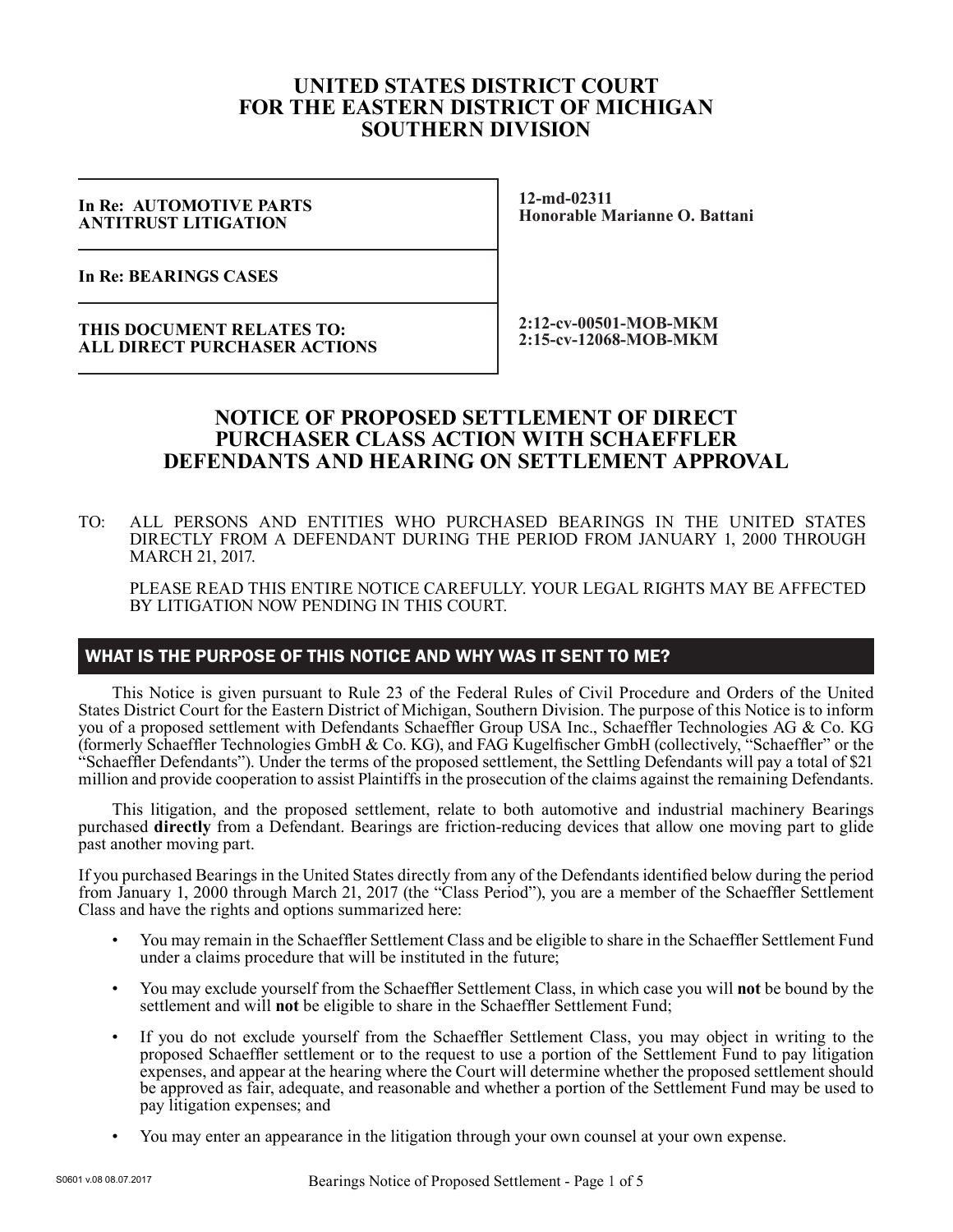You do **not** need to take any action at this time if you wish to remain in the Schaeffler Settlement Class. You should retain all of your records of Bearings purchases for use in the claims procedure that will be instituted at a later date.

## WHO IS IN THE SCHAEFFLER SETTLEMENT CLASS?

On July 26, 2017, the Court certified a Direct Purchaser Schaeffler Settlement Class (the "Schaeffler Settlement Class") for purposes of disseminating notice of the proposed Schaeffler settlement, defined as follows:

> All individuals and entities (excluding any Defendant and its present and former parents, subsidiaries, and affiliates) that purchased Bearings in the United States directly from one or more Defendant from January 1, 2000, through March 21, 2017.

For purposes of the Schaeffler Settlement Class definition set forth above, the following entities are Defendants: Schaeffler Group USA Inc.; Schaeffler Technologies GmbH & Co. KG (now Schaeffler Technologies AG & Co. KG); FAG Kugelfischer GmbH; JTEKT Corporation; Koyo Corporation of U.S.A.; Koyo France SA; Koyo Deutschland GmbH; Nachi-Fujikoshi Corp.; Nachi America Inc.; Nachi Technology, Inc.; Nachi Europe GmbH; NSK Ltd.; NSK Americas, Inc.; NSK Europe Ltd.; NSK Corporation; AB SKF; SKF GmbH; SKF USA Inc.; NTN Corporation; NTN USA Corporation; NTN Walzlager GmbH; and NTN-SNR Roulements SA.

Plaintiffs DALC Gear & Bearing Supply Corp., McGuire Bearing Company, and Sherman Bearings, Inc. have been appointed by the Court to serve as Class Representatives for the Schaeffler Settlement Class. The Court has appointed the law firms of Freed Kanner London & Millen LLC, Kohn, Swift & Graf, P.C., Preti, Flaherty, Beliveau & Pachios LLP, and Spector Roseman & Kodroff, P.C. to serve as Co-Lead Counsel for the Direct Purchaser Schaeffler Settlement Class ("Co-Lead Settlement Class Counsel").

## WHAT IS THIS LITIGATION ABOUT?

Beginning in 2012, class action lawsuits were filed against Defendants by Plaintiffs, who are direct purchasers of Bearings. Plaintiffs allege that Defendants entered into a conspiracy to suppress and eliminate competition for Bearings by agreeing to raise, fix, maintain, or stabilize prices, rig bids, and allocate markets and customers for Bearings in violation of federal antitrust laws. Plaintiffs further allege that as a result of the conspiracy, they and other direct purchasers of Bearings were injured by paying more for those products than they would have paid in the absence of the alleged illegal conduct, and they seek recovery of treble damages, together with reimbursement of costs and an award of attorneys' fees.

Schaeffler denies Plaintiffs' allegations and has agreed to settle this matter in order to avoid the expense and burden of further litigation. The Court has not issued any findings or rulings with respect to the merits of Plaintiffs' claims or Defendants' defenses. This is a settlement with Schaeffler only. Plaintiffs are continuing to prosecute the case against the remaining non-settling Defendants.

## WHAT RELIEF DOES THE PROPOSED SETTLEMENT PROVIDE?

Plaintiffs, on behalf of the Schaeffler Settlement Class, have entered into a settlement with Schaeffler dated March 21, 2017, under which Schaeffler has agreed to pay \$21 million. The Settlement Agreement gives Schaeffler the right to reduce the amount of the settlement, but under no circumstances to less than \$16 million, or to withdraw from the settlement, based on valid and timely requests for exclusion by members of the Schaeffler Settlement Class.

Schaeffler has also agreed to cooperate with Plaintiffs in the prosecution of the lawsuit against the remaining Defendants. The cooperation provided for under the terms of the Settlement Agreement includes (a) the production of documents and data potentially relevant to Direct Purchaser Plaintiffs' claims; (b) assistance in understanding information produced to Direct Purchaser Plaintiffs and facilitating the use of such information at trial; (c) meetings between Co-Lead Settlement Class Counsel and the Settling Defendants' attorneys who will provide proffers of information relevant to the claims in this litigation; (d) witness interviews; (e) deposition testimony; (f) affidavits or declarations; and (g) trial testimony.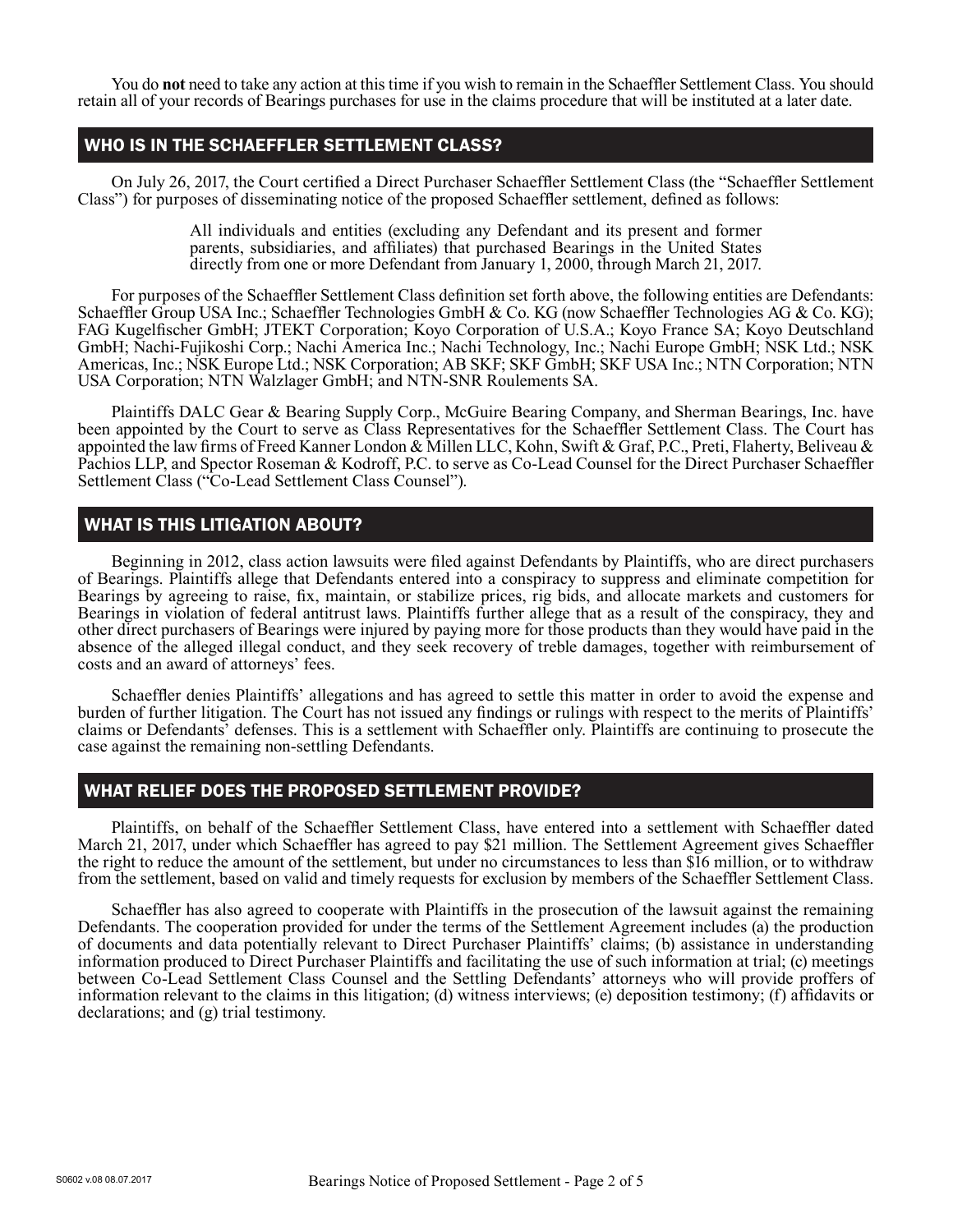Co-Lead Settlement Class Counsel agreed to the proposed settlement to ensure a fair and reasonable resolution to this matter, and to provide benefits to the members of the Schaeffler Settlement Class while recognizing the existence of complex, contested issues of law and fact; the risks inherent in such complex litigation; the likelihood that in the absence of settlement, future proceedings would take several years and be extremely costly; and the magnitude of the benefits resulting from the settlement in light of the possible range of recovery that could be obtained through further litigation, including the risk of no recovery. Co-Lead Settlement Class Counsel believe that it is in the best interests of the Schaeffler Settlement Class to enter into the proposed settlement and resolve this litigation as to the Schaeffler Defendants only.

This Notice is only a summary of the terms of the proposed settlement. The Settlement Agreement contains other important provisions, including the release of certain claims against the Schaeffler Defendants, and you are referred to the Settlement Agreement, which is on file with the Clerk of Court and available online at **www.AutoPartsAntitrustLitigation.com**, for the complete terms of the settlement. The proposed settlement must receive final approval by the Court to become effective.

If you are a member of the Schaeffler Settlement Class and the proposed settlement is approved and becomes effective, you will be bound by its terms, including the release provisions. If you wish to object to the settlement, you may do so, but only in accordance with the procedures set forth below. If you do not object to the settlement, you do not need to take any action to indicate your support for, or lack of objection to, the settlement.

# HOW DO I REMAIN IN THE SETTLEMENT CLASS AND WHAT HAPPENS IF I DO?

If you are a member of the Schaeffler Settlement Class as defined above, you will automatically remain in the Schaeffler Settlement Class unless you elect to be excluded. If you wish to remain in the Schaeffler Settlement Class, you do not need to take any action, and your interests will be represented by the Class Representatives and by Co-Lead Settlement Class Counsel. You will have no responsibility to individually pay attorneys' fees or expenses. Any such fees and expenses will be paid solely from amounts obtained from the Defendants, whether by settlement or judgment, and must be approved by the Court after notice to you and a hearing. If you choose, you may also have your own attorney enter an appearance on your behalf and at your expense.

If you remain in the Schaeffler Settlement Class and the final judgment order dismissing Schaeffler from the litigation becomes final and unappealable, you will be bound by that judgment.

As a member of the Schaeffler Settlement Class, you will be eligible to share in the Schaeffler Settlement Fund pursuant to a claims procedure that will begin at a later date. Co-Lead Settlement Class Counsel are not presently asking the Court to distribute the Settlement Fund proceeds. If you remain a member of the Schaeffler Settlement Class, you will receive additional notice at a later date, and you will have an opportunity to object to and be heard in connection with the proposed plan of distribution at that time.

#### **Do not dispose of any document that reflects your purchases of Bearings in the United States directly from any Defendant during the period from January 1, 2000, to March 21, 2017. You may need those documents to complete a claim form in the future, which would be subject to inquiry and verification if the settlement is approved or if damages are otherwise recovered from Schaeffler or another Defendant**.

Co-Lead Settlement Class Counsel are not seeking payment of attorneys' fees at this time. In connection with seeking final approval of the settlement, Plaintiffs will seek permission from the Court to use up to twenty percent (20%) of the settlement amount to pay Plaintiffs' litigation expenses, including, but not limited to, costs for experts, depositions, document reproduction and review, and other costs incurred in prosecuting the case.

At a later date, Co-Lead Settlement Class Counsel will ask the Court for an award of attorneys' fees and reimbursement of additional litigation expenses, as well as payment of incentive awards to the Class Representatives for their service to the class. You will be sent notice and be given an opportunity to object and be heard by the Court when Settlement Class Counsel seek payment of attorneys' fees, reimbursement of litigation expenses, and incentive awards from the Schaeffler Settlement Fund.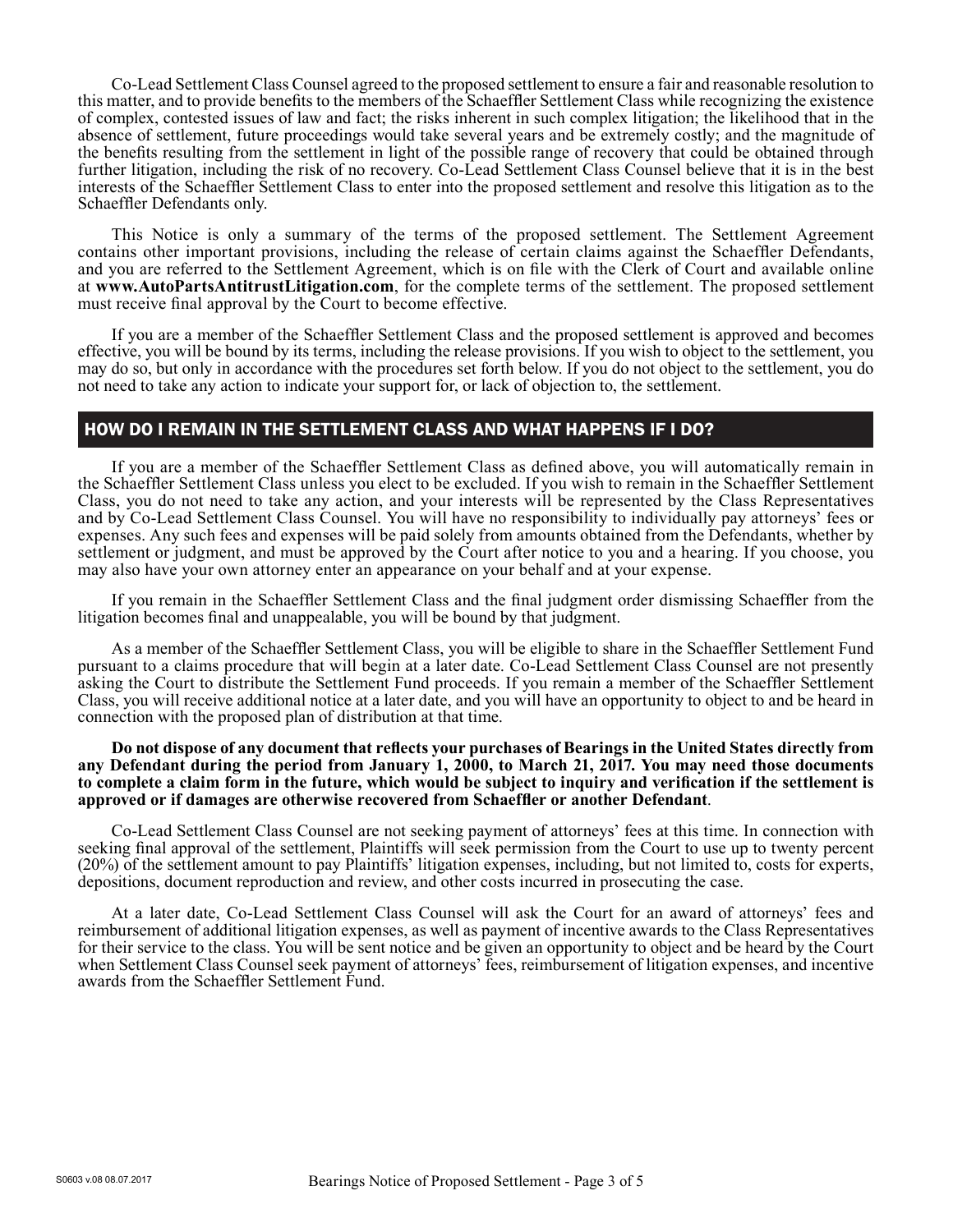# WHAT IF I DO NOT WANT TO REMAIN IN THE SCHAEFFLER SETTLEMENT CLASS?

If you wish to exclude yourself from the Schaeffler Settlement Class, you must send a request for exclusion in writing, via certified mail, return receipt requested, **postmarked no later than October 2, 2017**, to Co-Lead Settlement Class Counsel and to counsel for Schaeffler at the addresses set forth below, and to the following address:

> Bearings Direct Purchaser Antitrust Litigation P.O. Box 4230 Portland, OR 97208-4230

Your request for exclusion must include the full name and address of the purchaser (including any predecessor or successor entities and any trade names). You are also requested to identify the Defendant(s) from which you purchased Bearings during the Class Period, the Bearings purchased, and the dollar amount of those purchases. If you validly exclude yourself from the Schaeffler Settlement Class, you will not be bound by any decision concerning the Schaeffler settlement, and you may pursue individually any claims you may have against Schaeffler, but you will not be eligible to share in the Settlement Fund created by the Schaeffler settlement.

### WHEN WILL THE COURT DECIDE WHETHER TO APPROVE THE SETTLEMENT, AND HOW CAN I TELL THE COURT WHAT I THINK ABOUT THE SETTLEMENT?

The Court will hold a hearing on **November 8, 2017, at 10:00 a.m.**, at the Theodore Levin United States Courthouse, 231 West Lafayette Boulevard, Detroit, MI 48226, Courtroom 272, to determine whether the proposed Schaeffler settlement should be approved as fair, reasonable, and adequate. The Court will also consider at the hearing whether to approve Plaintiffs' request to utilize a portion of the Schaeffler Settlement Fund to pay Plaintiffs' litigation expenses. The hearing may be postponed without further notice to you.

If you do not exclude yourself from the Schaeffler Settlement Class and you wish to object to the settlement or to Plaintiffs' request to utilize a portion of the Schaeffler Settlement Fund to pay Plaintiffs' litigation expenses, you must do so in writing. Your objection must include the caption of this litigation, must be signed, and be **filed no later than October 2, 2017**, with the Clerk of Court, United States District Court for the Eastern District of Michigan, Southern Division, Theodore Levin United States Courthouse, 231 West Lafayette Boulevard, Detroit, MI 48226, and mailed to the following counsel, **postmarked no later than October 2, 2017**:

Steven A. Kanner FREED KANNER LONDON & MILLEN LLC 2201 Waukegan Road, Suite 130 Bannockburn, IL 60015 Telephone: (224) 632-4500

Gregory P. Hansel PRETI, FLAHERTY, BELIVEAU & PACHIOS LLP One City Center, P.O. Box 9546 Portland, ME 04112-9546 Telephone: (207) 791-3000

Joseph C. Kohn KOHN, SWIFT & GRAF, P.C. One South Broad Street, Suite 2100 Philadelphia, PA 19107 Telephone: (215) 238-1700

Eugene A. Spector SPECTOR ROSEMAN & KODROFF 1818 Market Street, Suite 2500 Philadelphia, PA 19103 Telephone: (215) 496-0300

*Co-Lead Counsel for the Direct Purchaser Schaeffler Settlement Class*

Mark A. Ford WILMER CUTLER PICKERING HALE AND DORR LLP 60 State Street Boston, MA 02109 Telephone: (617) 526-6000

*Counsel for the Schaeffler Defendants*

If you do not object to the proposed Schaeffler settlement or to Plaintiffs' request to utilize a portion of the settlement proceeds to pay Plaintiffs' litigation expenses, you do not need to appear at the hearing or take any other action at this time.